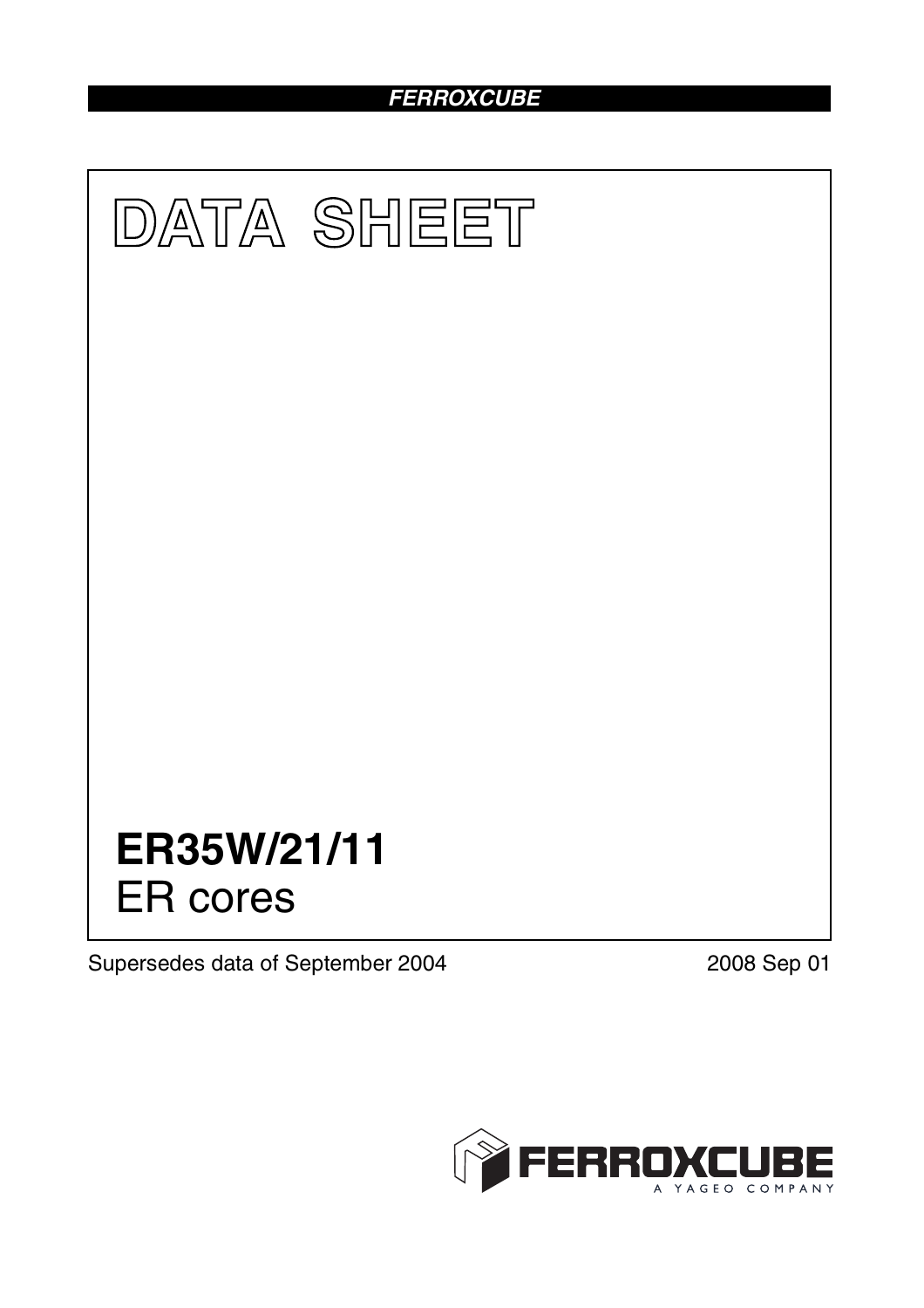# ER cores ER35W/21/11

### **CORE SETS**

## **Effective core parameters**

| <b>SYMBOL</b>       | <b>PARAMETER</b>  | <b>VALUE</b> | <b>UNIT</b>     |
|---------------------|-------------------|--------------|-----------------|
| $\Sigma(I/A)$       | core factor (C1)  | 0.900        | $mm-1$          |
| $V_{e}$             | effective volume  | 9548         | mm <sup>3</sup> |
| $I_e$               | effective length  | 92.7         | mm              |
| $A_{\rm e}$         | effective area    | 103          | mm <sup>2</sup> |
| $\lambda_{\sf min}$ | minimum area      | 100          | mm <sup>2</sup> |
| m                   | mass of core half | $\approx$ 27 | g               |



## **Core halves**

Clamping force for  $A_L$  measurements, 40  $\pm$ 20 N. Gapped cores are available on request.

| <b>GRADE</b> | $H_{L}$<br>(nH) | μ <sub>e</sub> | <b>AIR GAP</b><br>$(\mu m)$ | <b>TYPE NUMBER</b> |
|--------------|-----------------|----------------|-----------------------------|--------------------|
| 3C90         | $3000 + 25\%$   | $\approx$ 2150 | $\approx 0$                 | ER35W/21/11-3C90   |
| 3C94         | $3000 + 25\%$   | $\approx$ 2150 | $\approx$ (                 | ER35W/21/11-3C94   |

## **Properties of core sets under power conditions**

|              | B (mT) at                                       | CORE LOSS (W) at                                |                                                 |                                                |
|--------------|-------------------------------------------------|-------------------------------------------------|-------------------------------------------------|------------------------------------------------|
| <b>GRADE</b> | $H = 250$ A/m;<br>$f = 25$ kHz;<br>$T = 100 °C$ | $f = 25$ kHz;<br>$B = 200 mT$ ;<br>$T = 100 °C$ | $f = 100$ kHz;<br>$B = 100$ mT;<br>$T = 100 °C$ | f = 100 kHz;<br>$B = 200 mT$ ;<br>$T = 100 °C$ |
| 3C90         | $\geq$ 320                                      | $\leq 1.2$                                      | $\leq 1.3$                                      |                                                |
| 3C94         | ≥320                                            |                                                 | $\leq 1.0$                                      | $\leq 5.7$                                     |